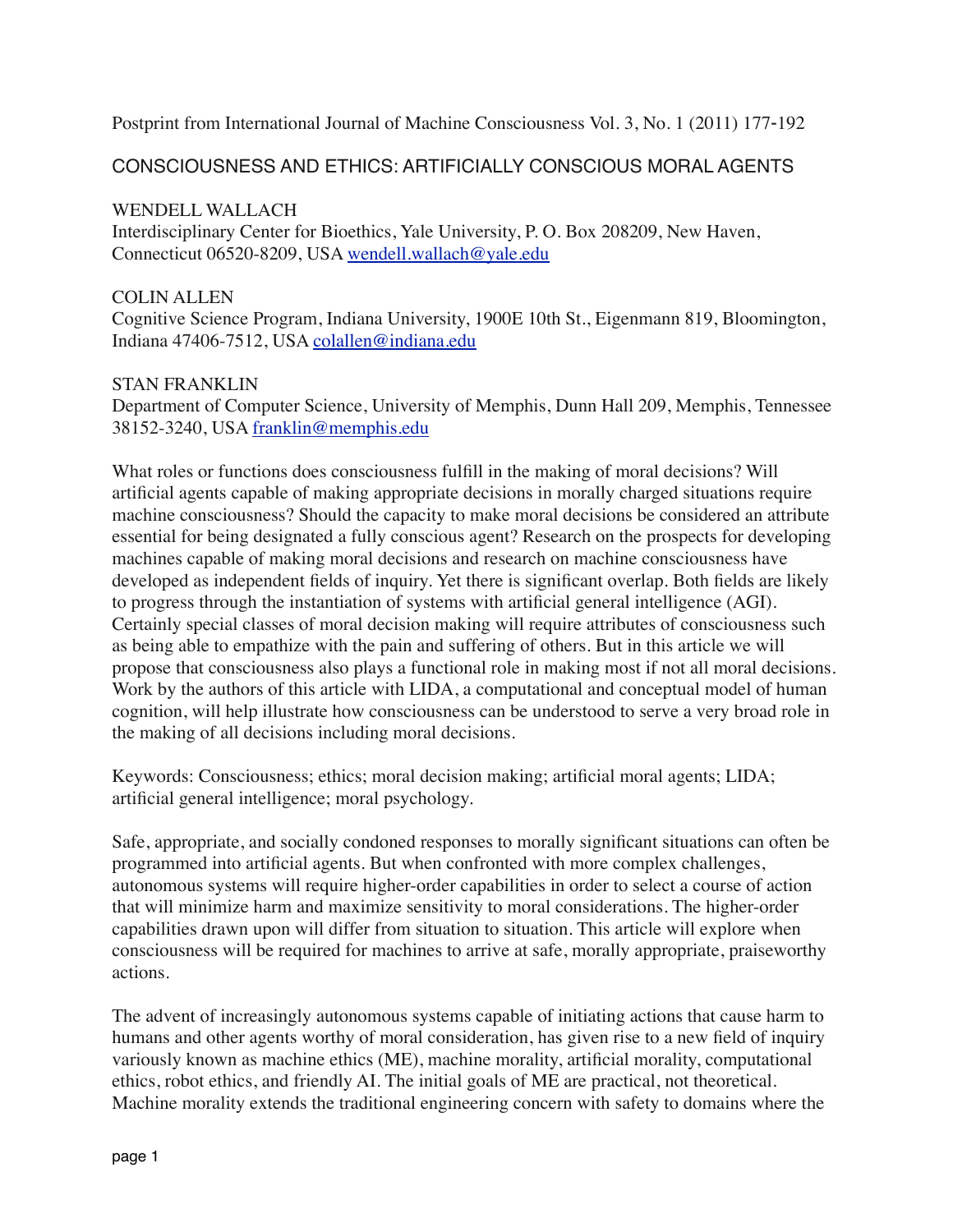machines themselves will need to explicitly make moral decisions. When designers and engineers can no longer predict what a system will do as it encounters new situations and new inputs, mechanisms will be required that facilitate the agent's evaluating whether available courses of action are safe, appropriate, and societally or morally acceptable. A system that can make such evaluations is functionally moral [Wallach and Allen, 2009].

The prospect for developing machines that make moral decisions (\moral machines") has stimulated interest in whether theories such as utilitarianism, Kant's categorical imperative, and even Asimov's Laws for Robots might be instantiated computationally. Investigation of strategies for building artificial moral agents (AMAs) has also underscored limitations in the way both philosophers and cognitive scientists approach and understand human moral behavior. Assembling a moral machine from the bottom-up draws attention to a broad array of mechanisms that contribute to the selection of safe, praiseworthy actions. Theoretical research on ME together with recent empirical research on moral psychology by cognitive scientists suggests a need for richer more comprehensive models of moral decision making than presently exist [Wallach and Allen, 2009; Wallach, 2010].

Gips [1991] and Allen et al. [2000] introduced two broad approaches for developing artificial agents capable of making moral decisions — the top-down implementation of a theory of ethics or a bottom-up process (inspired by evolutionary psychology and research on moral development) through which the agent explores courses of actions, is rewarded for behavior that is worthy of praise, and learns. In mapping the prospects for engineering AMAs, Allen, Smit, and Wallach [Allen et al., 2006; Wallach et al., 2008; Wallach and Allen, 2009] elucidated limitations inherent in top-down and bottom-up approaches. They propose that hybrids of both may be necessary for developing sophisticated moral machines. They also note that the capacity to reason about morally relevant information will not be the only capability that AMAs will require in order to arrive at appropriate or laudable courses of action in response to the many types of challenges they are likely to confront. These "suprarational" capabilities and social mechanisms include emotions, a theory of mind, sociability, empathy, an understanding of the semantic content of symbols, an embodied relationship with the environment, and consciousness. Additional capabilities might be added to this list. In other words, moral decisions are seldom the result of just one or two dedicated mechanisms. An array of mechanisms, including those used for general cognitive processes, contribute to determining behavioral responses to ethical challenges.

The moral demands on artificial agents that operate within constrained domains are bounded [Wallach, 2004], and therefore will not require all, or perhaps any, of these suprarational capabilities and social mechanisms. Nor will every context require that AMAs emulate the cognitive faculties that humans use to arrive at morally acceptable actions and behavior. But AMAs that interact with humans in social contexts will need to draw upon an array of suprarational capabilities and mechanisms.

The separate fields of research directed at implementing within AI each of these suprarational faculties are proceeding at their own pace. None of these research trajectories (e.g., affective computing, social robotics, or machine consciousness) are explicitly concerned with building AMAs. Within the field of ME, however, there are many questions as to how moral decisions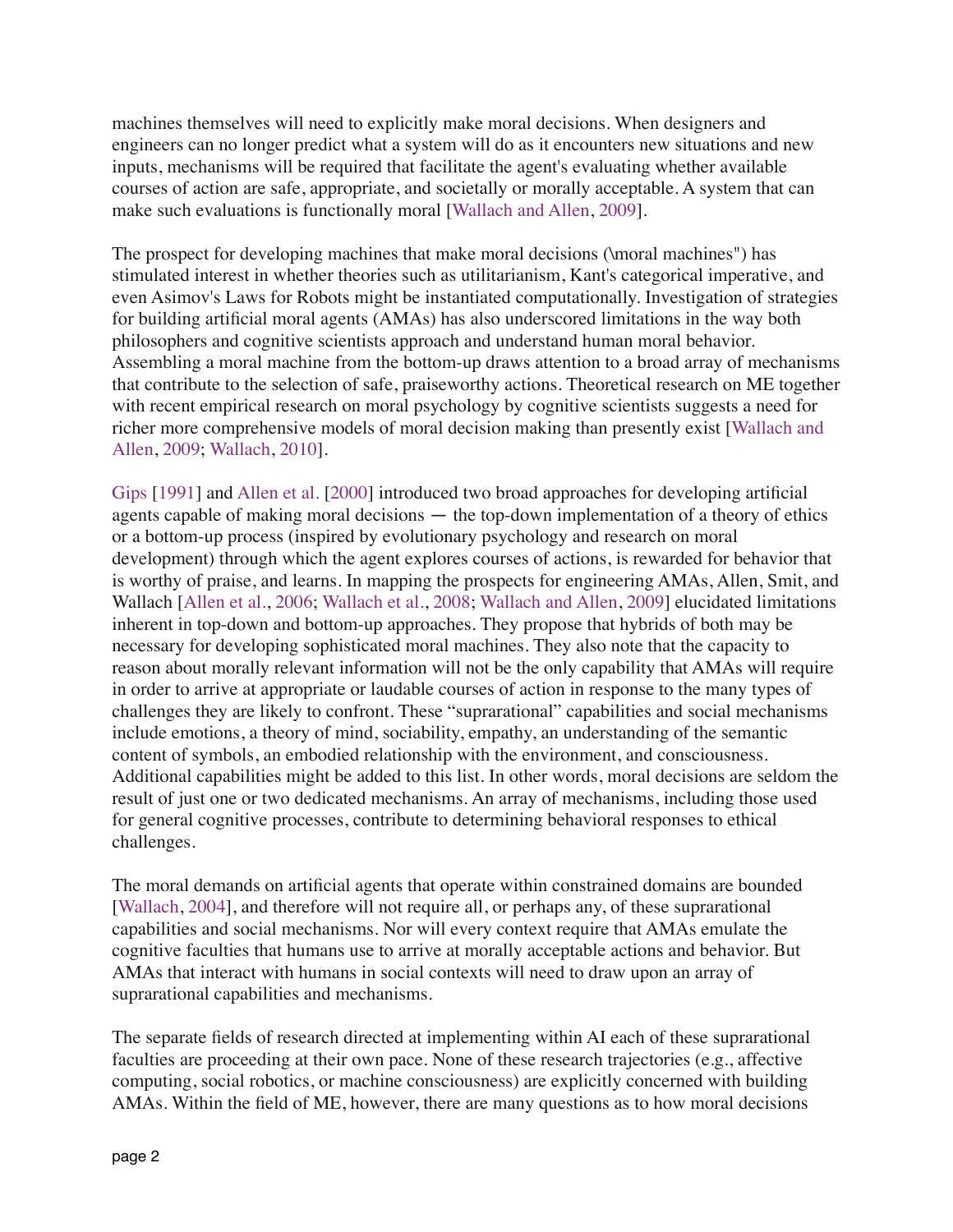will be made by artificial agents with or without emotions, physical embodiment, a theory of mind, an appreciation for social interactions and local customs, or consciousness. How limited or successful, for example, will machines without consciousness be at arriving at morally acceptable courses of action?

Computer scientists pursuing machine consciousness (MC) and artificial general intelligence (AGI) [Wang et al., 2008] have come to appreciate that consciousness itself and general decision making require the integration of input from many sources. The models of cognition they have begun developing accommodate a broad array of inputs and processes. The modular construction of these models means that additional capabilities can be added as needed. How well these modules can be integrated and how effectively such systems can be scaled to navigate complex environments will only be discovered in the process of instantiating the models.

Moral decisions will arguably be among the more difficult challenges AGI systems will need to master. Rather than reinventing the wheel, Wallach and Allen considered whether existing AGI models might be adapted to build AMAs. How might the top-down and bottom-up approaches for designing AMAs fit into the AGI models other scientists were developing? Suprarational capabilities and social mechanisms that AMAs will draw upon are also likely to be essential for other tasks systems with AGI will confront. Which suprarational capabilities had already been accommodated, at least conceptually, within computational models for general intelligence?

As a first step in exploring how a comprehensive model of human cognition might be adapted to make moral decisions, Wallach and Allen teamed with Franklin [Wallach and Allen, 2009; Wallach et al., 2010]. Their joint work with LIDA, the computational and conceptual model of cognition developed by Franklin and his colleagues [Franklin and Patterson, 2006; Ramamurthy et al., 2006; Baars and Franklin, 2007] provides a secondary benefit for studying the relationship between ME and MC. LIDA, and its precursor IDA, are computational and conceptual implementations of Baars' Global Workspace Theory [1988]. In earlier work, Franklin demonstrated how IDA provides a glimpse into a functional role for consciousness in the making of decisions [2003]. The collaboration with Wallach and Allen extended this thesis to a special class of decisions, moral decisions. Together they outlined a comprehensive approach for making moral decisions that uses the same cognitive processes used for making general decisions. That is, moral cognition is supported by domain general cognitive processes, even while some special classes of moral decisions may require additional mechanisms.

In this article we focus upon the functional role of consciousness in the making of moral decisions. While it might be presumed that consciousness is a prerequisite for agents making moral decisions when confronted with complex dilemmas, the exact role(s) consciousness plays has never been fully clarified. We will address four questions:

(a) What is the relationship between an agent being conscious and an agent having a capacity to make moral decisions?

(b) Is consciousness (weak or strong?) essential for an agent to make moral decisions?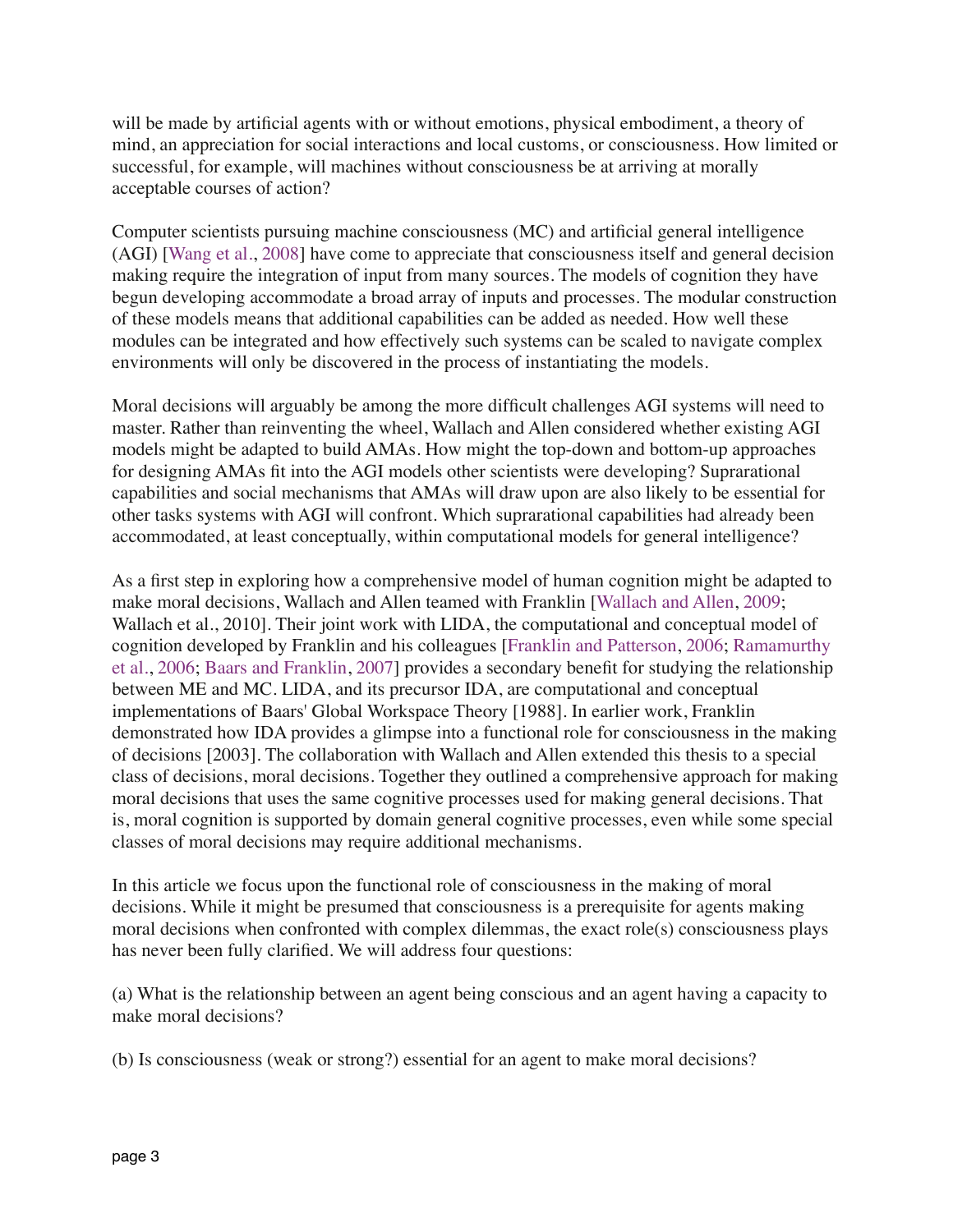(c) What cognitive/computational mechanisms serve both consciousness and moral decision making?

(d) Should the capacity to make moral decisions be considered an attribute essential for being designated a fully conscious agent?

# 2. Consciousness and Ethics: Rights, Responsibilities, and Moral Judgments

Thought experiments regarding the capabilities a non-human entity would require to be a moral agent have long been a staple for philosophers. Legal theorists have also re°ected upon the criteria for granting rights and/or responsibilities to non-human agents, infants, and the mentally impaired. Indeed, this discussion is foundational for arguments by animal rights advocates that some non-human animals, such as great apes, should be granted certain rights as moral patients, entities toward whom we have moral obligations [Singer, 1977; Regan, 1983].

The foreseeable prospect of artificial agents with abilities that are comparable to and may exceed those of humans, is prompting serious re°ection on criteria for attributing moral agency and granting legal personhood [Calverley, 2005; Chopra and White, 2011]. Legal theorists have argued that since non-biological entities such as corporations are legal"persons", there is, at least in a theoretical sense, nothing in the law that would prohibit this designation for a non-biological agent. Calverley [2005] specifically discusses legal personhood for non-biological systems that are shown to have mental states and other attributes of consciousness.

Steve Torrance has taken the lead in analyzing the relationship between consciousness and ethics in the context of future artificial agents with human-like abilities. Torrance focuses on whether artificial agents can be considered either moral patients or, what he calls,"ethical ʻproducers' (beings who may have moral obligations and responsibilities themselves)" [Torrance, 2008, p. 499]. Torrance outlines an"organic view" in which — in contrast to non-human animals which might have rights as moral patients — artificial agents (non-biological) which lack sentience or phenomenal awareness would not be"genuine subjects of either moral concern or moral appraisal" [Torrance, 2008, p. 503]. According to Torrance,"only biological organisms have the ability to be genuinely sentient or conscious" [Torrance, 2008, p. 503], a claim he bases on the notion that,"moral thinking, feeling and action arises organically out of the biological history of the human species and perhaps many more primitive species" [Torrance, 2008, p. 502].

Although it is not his focus, Torrance acknowledges that the kinds of capacities mentioned as criteria for designating something as a moral producer might be elements of a theory of moral decision making. The capabilities associated with consciousness that he is most concerned with are the ability to feel pleasure and pain that are central for empathy. He argues that, artificial humanoids"are unlikely to possess sentience and hence will fail to be able to exercise the kind of empathic rationality that is a prerequisite for being a moral agent" [Torrance, 2008, p. 495].

Our focus is not upon whether an artificial agent should be granted moral status, but we agree that the organic view is worthy of serious consideration. However, the possibility of developing synthetic emotions, including pleasure and pain, for artificial (non-biological) agents has been of interest to scientists working in the fields of affective computing and machine consciousness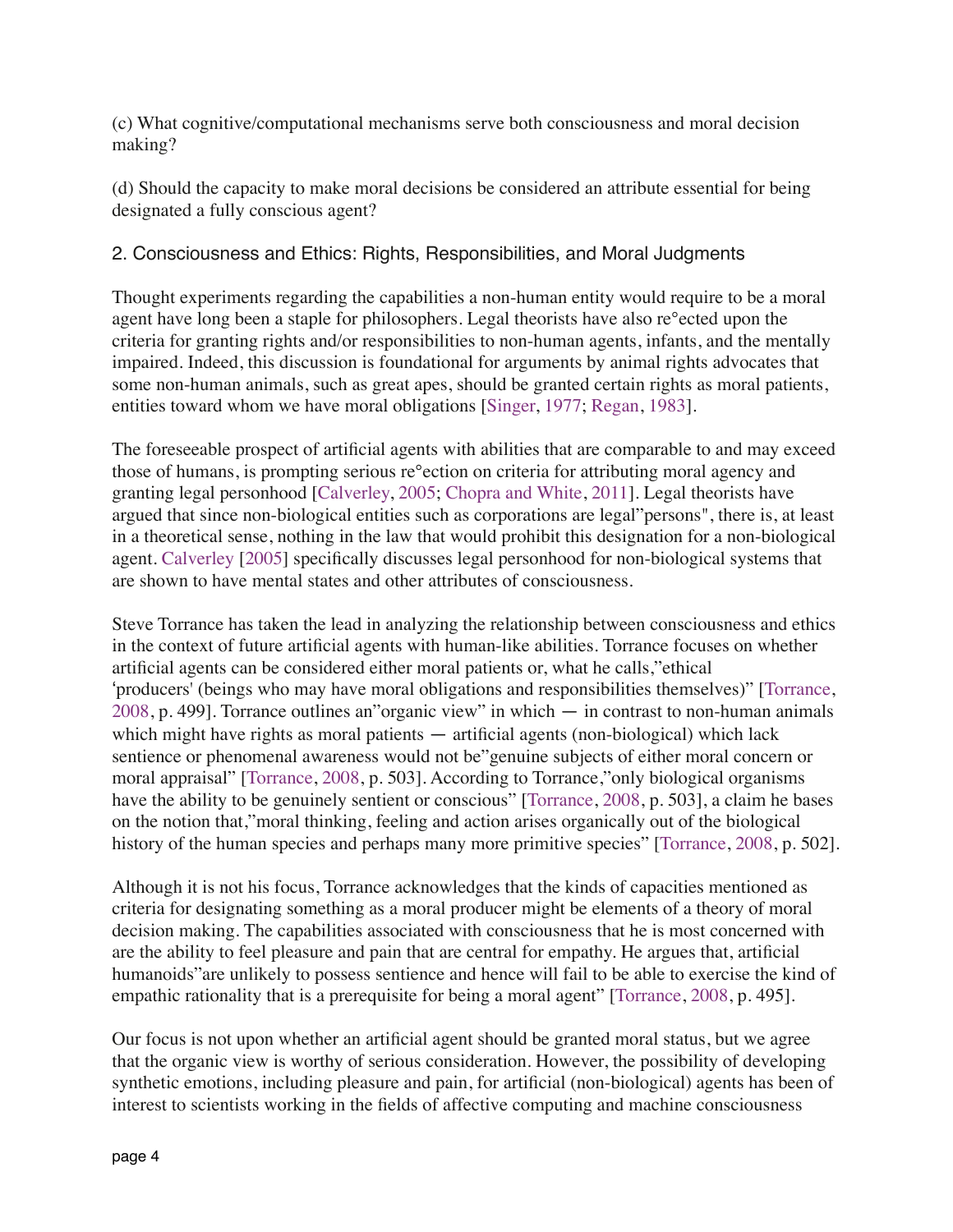[Picard, 1997; Franklin and Patterson, 2006; Vallverdú and Casacuberta, 2008; Haikonen, 2009]. It is rather early to evaluate whether existing or future implementations of synthetic emotions will or will not lead to the kind of rich emotional intelligence that might be expected of moral agents. Artificial agents incapable of feeling pain or pleasure or lacking empathy may fail in adequately responding to certain kinds (classes) of moral challenges. But the capacity to empathize is not a prerequisite for responding appropriately to all moral challenges.

Much of the discourse in moral philosophy and in practical ethics would suggest that only decisions about intractable social and personal challenges or decisions in which self-centered interests are transcended for the good of others should be designated moral decisions. In our view moral decision making encompasses a much broader range of choices and actions. Any choice in°uenced by consideration for their effects on others is a moral choice. Given that these kinds of value judgments are implicated in most choices where information is incomplete or of questionable accuracy, or where the consequences of possible courses of action cannot be known in advance, a broad range of choices arguably have moral dimensions.

In recent years there has been considerable research demonstrating that much of moral behavior arises from unconscious judgments. Such research does not rule out conscious deliberation; rather it argues that re°ection is less common than may be otherwise presumed. The social intuitionist model [Haidt, 2001; Haidt and Bjorklund, 2008; Haidt and Joseph, 2007], for example, is generally understood as positing the primacy of emotionally activated intuitions over conscious reasoning as the determinant of most moral behavior. Indeed, the model of a rational agent, and therefore a rational moral actor, has been under assault for more than fifty years [Simon, 1955; Tversky and Kahneman, 1974; Greenwald and Banaji, 1995]. In regards to moral judgments, psychologists and social psychologist have demonstrated experimentally that moral behavior can be altered by priming, by relatively minor changes in the situation, and by additional unconscious or non-conscious in°uences [Isen and Levin, 1972; Darley and Batson, 1973; Haney et al., 1973; Hassin et al., 2006]. But there have also been attempts to re-establish the centrality of reasoning in the making of moral decisions and the role re°ection plays in honing unconscious in°uences on moral judgments [Paxton and Greene, 2010].

Moral philosophers have long held that the ought of ethics is not determined by the is of moral psychology, and certainly not by the unconscious in°uences on moral psychology. But designing or teaching artificial agents to act safely and appropriately may depend on modeling a capacity for reasoned re°ection upon what is known about human psychology. How does one put all this together in an agent? How does one combine bottom-up, reactive psychological processes with top-down, deliberative reasoning?

Building upon the LIDA model of cognition, Wallach et al. [2010] provide a first example of how the top-down analysis and bottom-up psychology might be integrated. This model, in principle, could also accommodate additional suprarational capabilities necessary for making moral decisions in specific domains. For the purposes of this paper, however, we direct our attention to the expanded role for consciousness in the making of moral decisions suggested by the model. We will propose that consciousness plays a functional role in the capacity to make all complex decisions, particularly moral decisions. But before discussing this, let us first introduce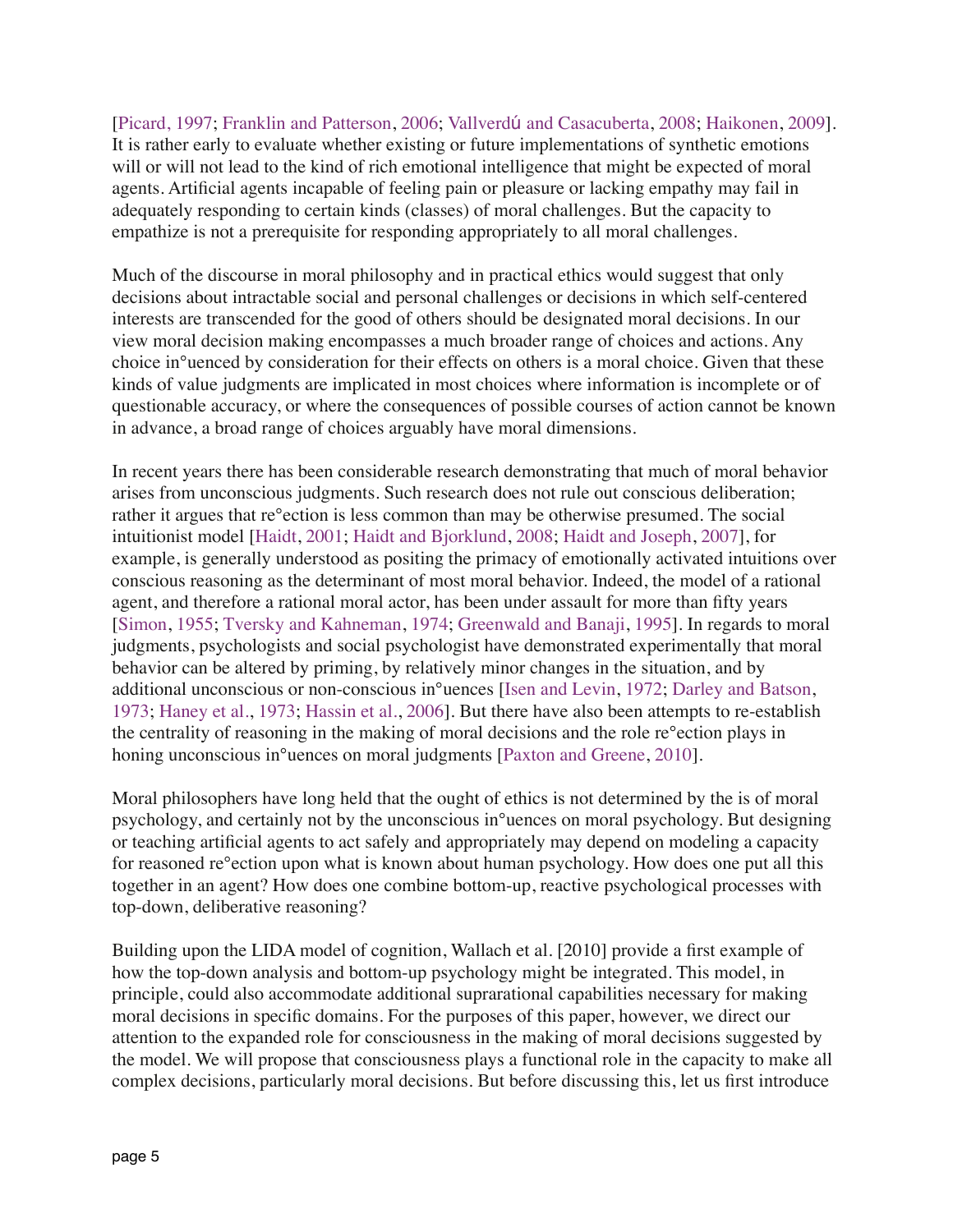in a very cursory manner the LIDA model of cognition<sup>1</sup> and Global Workspace Theory, which LIDA tries to capture computationally.

# 3. GWT and LIDA

Bernard Baars' Global Workspace Theory (GWT) [1988] is widely recognized as a high-level theory of the role of consciousness in human cognitive processing with significant support from empirical studies [Baars, 2002]. Three different research teams led by Stanislas Dehaene [Dehaene and Naccache, 2001; Gaillard et al., 2009], Murray Shanahan [2006], and Stan Franklin have developed computational models that instantiate aspects of GWT. LIDA, the model we single out for discussion in this paper, was developed by Franklin and colleagues with input from Baars. LIDA provides a particularly useful model to illustrate a role for consciousness in the making of moral decisions. However, we are not suggesting that LIDA is the only AGI system capable of modeling human-level intelligence. LIDA has many features that are similar to those in other AGI models of cognition.

GWT is a neuropsychological model of consciousness that views the nervous system as a distributed parallel system incorporating many different specialized processes. Various coalitions of these specialized processes facilitate making sense of the sensory data currently coming in from the environment. Other coalitions sort through the results of this initial processing and pick out items requiring further attention. In the competition for attention a winner emerges and occupies what Baars calls the global workspace, the winning contents of which are presumed to be at least functionally conscious. The presence of a predator, enemy, or imminent danger should be expected, for example, to win the competition for attention. However, an unexpected loud noise might well usurp consciousness momentarily even in one of these situations. The contents of the workspace are broadcast to processes throughout the nervous system in order to recruit an action or response to this salient aspect of the current situation. The contents of this global broadcast enable each of several modes of learning.

LIDA is a computational agent that continually tries to make sense of its environment and determines what to do next. In LIDA this dynamic is represented through a model that describes how unconscious mechanisms feed the conscious processing of information. LIDA implements GWT as a cascading sequence of cognitive cycles (see Fig. 1).

During a cognitive cycle the agent constantly samples (senses) its external and internal environment. This sensory information is matched to information within various memory systems in a process of discerning the features (objects, categories, relations, events, situations, etc.) of the present situation.

Fig. 1. The LIDA cognitive cycle.

<sup>1</sup> LIDA is a very extensive model of cognition, whose development is covered in more than fifty published articles. Many of the articles focus upon facets of LIDA. The most comprehensive description of decision making in LIDA is contained in Wallach et al. [2010] upon which this paper builds.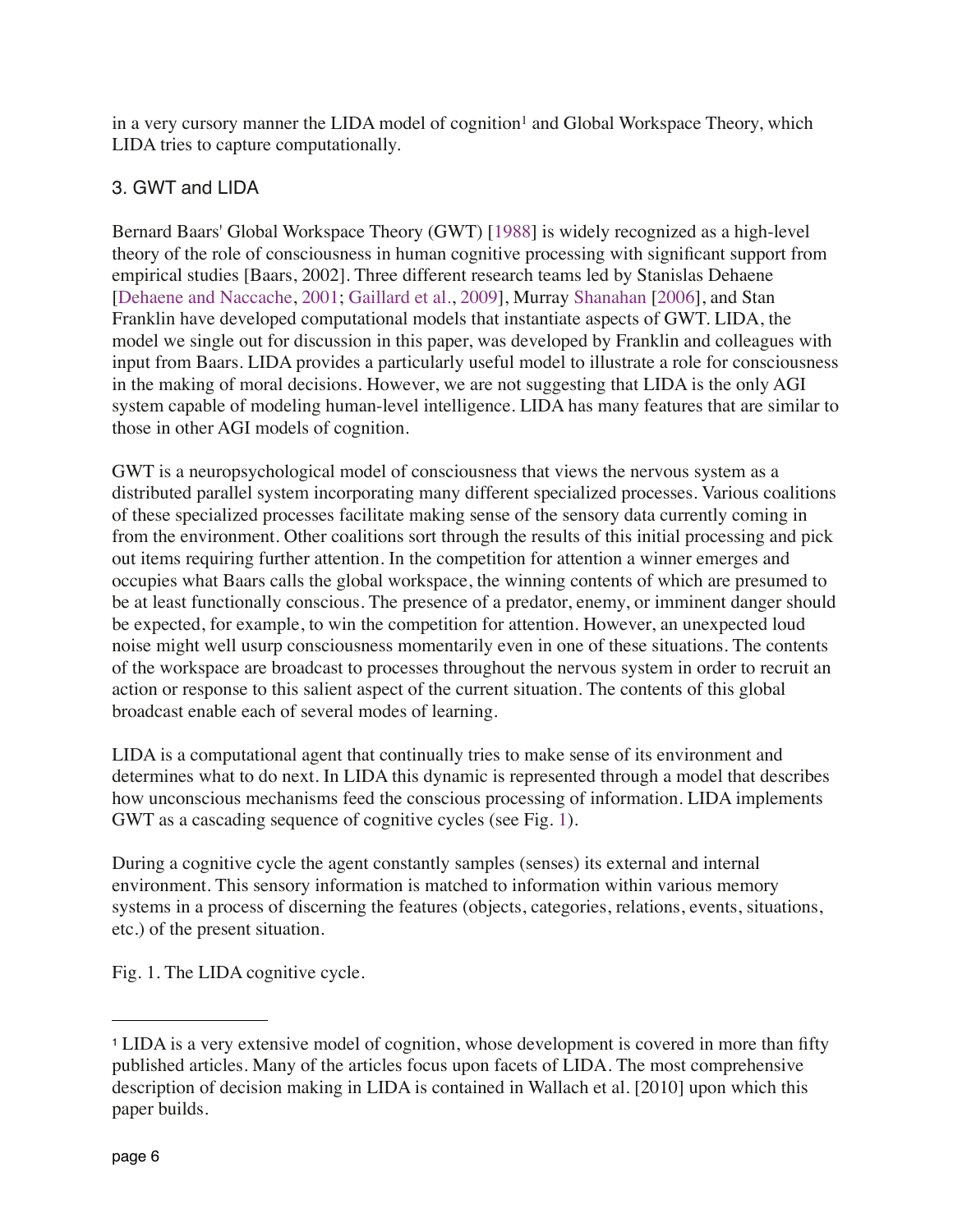In each cognitive cycle, attention codelets search this unconscious model of the present situation for specific features or percepts. Thousands of these codelets could be searching specifically for morally relevant considerations. Those that find information germane to their directive or function will join in coalitions with other attention codelets that have found related information. These coalitions occupy the global workspace and vie for attention. In each cycle there is a winning coalition whose contents are made conscious by being broadcast throughout the system. The broadcast is directed in particular at procedural memory in pursuit of an action in response to the information requiring attention. Franklin hypothesizes that there are 5–10 cycles each second [Madl et al., in press]. In each of these 5–10 cycles there is a broadcast and the selection of an action in response.

One might, for example, presume that while driving a car focusing upon the road conditions wins the competition for attention in many cycles, but once the response (or lack of a need for any change) has been determined, the"check the road" coalition will be weaker than other coalitions during a number of intermediary cycles. Attention can now be devoted to listening to the radio during intermediary cycles.

In LIDA a distinction is made between the conscious mediation of the contents of the global workspace leading to the activation of an unconsciously chosen response, and the conscious process of volitional decision making. Generally the former is said to occur in one cognitive cycle, while the latter will require multiple cycles.

#### 4. Moral Judgments and Moral Decisions

Usually decision making is thought of as a deliberative process that entails reasoning, planning, problem solving, and meta-cognition. But action selection can also occur through consciously mediated emotionally activated intuitions and automatized learned behavior. We follow Haidt's nomenclature by referring to emotionally activated intuitions or the unconscious selection of consciously mediated actions as judgments. Judgments do not necessarily express social norms and may even be prejudices, such as a rejection of those who do not belong to one's group. While there is no deliberation or volitional decision making in judgments, future judgments can be altered through experience. Baars has proposed that attention is sufficient for learning and thus learning occurs with each conscious broadcast [1988]. Several modes of such learning have been included in the LIDA model [Franklin and Patterson, 2006]. The bottom-up propensities embodied in emotional/affective responses to actions and their outcomes can also be modified by ex post facto re°ection. In other words, there is an ongoing process where consciously mediated behavior is molded and honed by experience and deliberation. Given this dynamic relationship between judgments and deliberations, the moral decision-making system of an agent can be said to include both.

A strength of LIDA lies in the model's ability to accommodate the messiness and complexity of a hybrid approach to decision making. Moral decisions are particularly messy, drawing upon emotions, moral sentiments, intuitions, heuristics, rules and duties, principles, and even some explicit valuation of utility or expected outcomes. In analyzing how a moral decision-making system that includes both judgments and deliberation might be implemented in LIDA, Wallach et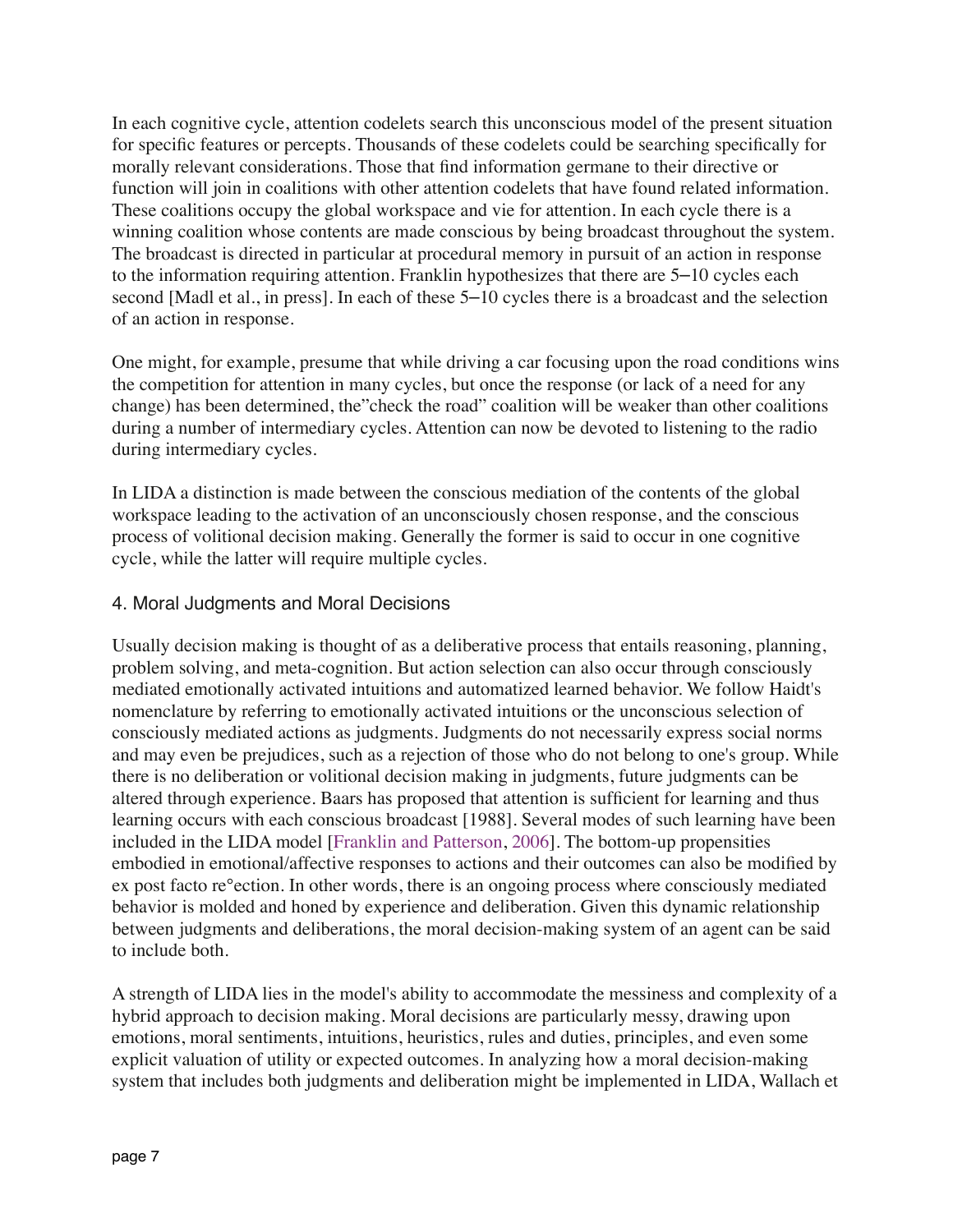al. [2010] addressed six questions, whose answers we very brie°y summarize here.<sup>2</sup> In answering these questions it was not our intent to explain how a particular theory of ethics would be implemented in LIDA. Rather, we wish to provide tentative explanations of general processes central to moral judgments and volitional decision making.

(1) Where are bottom-up propensities and values implemented? How does the agent learn new values and propensities, as well as reinforce or defuse existing values and propensities?

Objects, people, contexts, events, situations, and other percepts are represented as nodes within the perceptual memory of LIDA. Associations between these percepts and valenced feelings (either negative or positive) are the primary means of capturing values within the agent's mind [Franklin and Patterson, 2006]. These values often represent propensities that have been evolutionarily acquired and then shaped by experience.

Affects and perceptions that arise within one LIDA cycle automatically form associations, which will decay over time, but can also be strengthened or weakened by sustained sensory input and attention. As we mentioned earlier, Baars posits that each instance of attention contributes toward learning. By reinforcing links in an association, sustained or conscious attention produces learning and can build longterm memory.

A particularly difficult challenge for all human-like computer architectures is how the system generates or acquires totally new nodes. There is also the difficult problem of how valenced feelings will be represented. A cognitive representation of feelings may not adequately express the richness of content and meaning that we associate with somatic feelings.

(2) How does the LIDA model transition from a single cycle to the determination that information in consciousness needs to be deliberated upon?

Generally, when the situation is either new or appears to be novel, a multicycled process of deliberation will naturally arise because LIDA is unlikely during a single cycle to determine an appropriate response. In effect, new or apparently new situations that do not fit neatly into learned heuristics demand attention over time.

(3) How are rules or duties represented in the LIDA model? What activates a rule and brings it to conscious attention? How might some rules be automatized to form unconscious rules-of-thumb (heuristics)?

# 186 W. Wallach, C. Allen & S. Franklin

Deliberation in LIDA is modeled upon William James theory of"volitional" decision making. James viewed decisions as a negotiation between internal proposers of courses of action, objectors, and supporters. In LIDA proposed courses of action that win the competition for consciousness will impel the initiation of an action stream that will continue to be reviewed in

<sup>2</sup> Chapter 11 of Moral Machines: Teaching Robotics Right from Wrong [Wallach and Allen, 2009] provides a fuller discussion, along with examples, of the answers to these questions. The fullest discussion of the answers can be found in Wallach et al. [2010].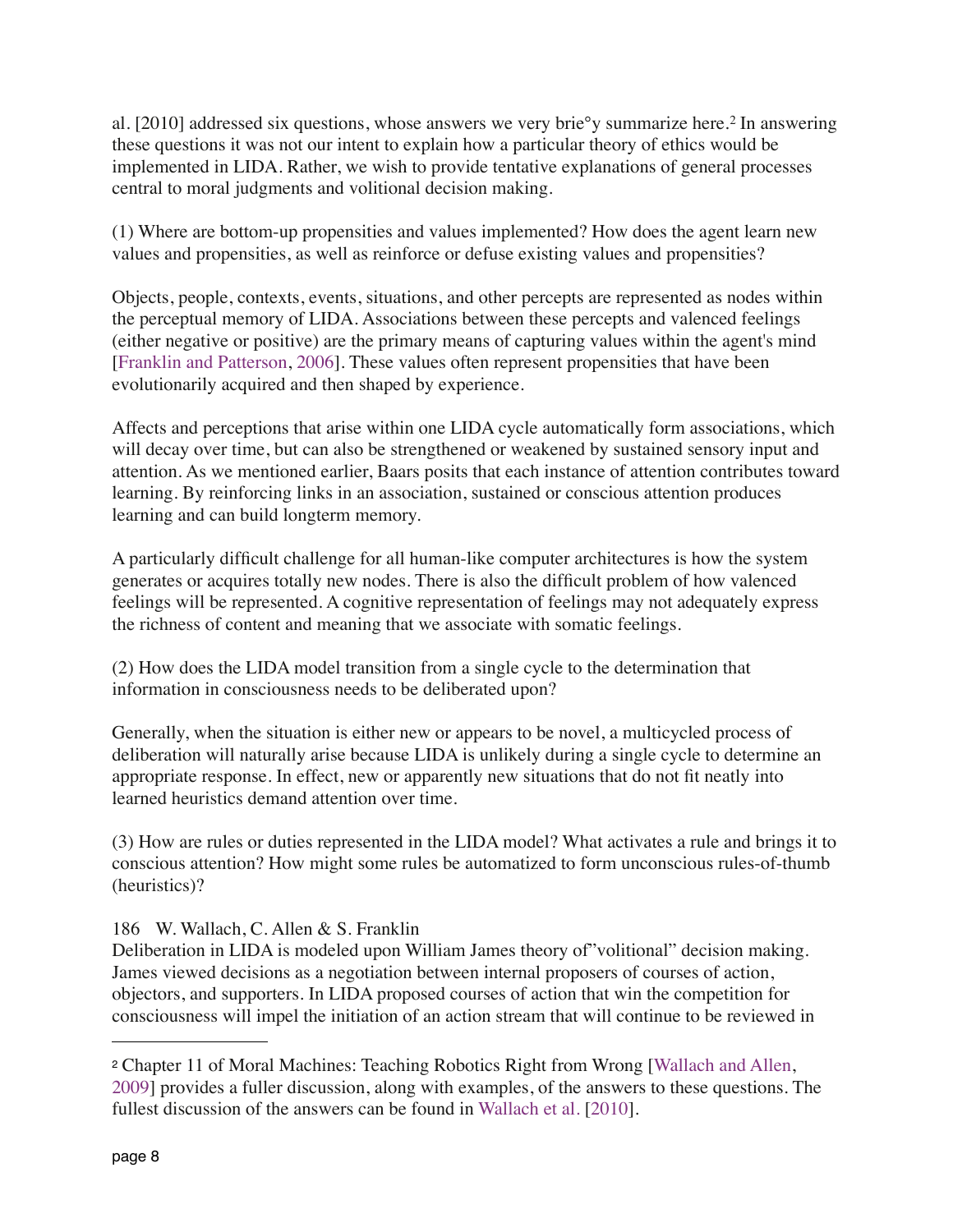subsequent cycles. This action stream could activate a rule or duty, stored in semantic memory, which objects to the proposed action, and in a subsequent cycle wins the competition for attention. Thus begins a multicycled process in which proposer, objector, and supporter codelets successively win the competition for attention. Pertinent memories and other associated information also enter the mix, including additional rules or duties and relevant exceptions.

The activation of proposals and objections decays in each subsequent cycle. But strong constraints, such as not killing, can have high levels of activation through reinforced connections to feelings such as shame or fear. Thus strong constraints are not easily over-ridden. While this kind of process is compatible with a battle of urges that might not be considered a deliberation, when the competing elements correspond to reasons then we believe this is an implementation of a deliberation.

On each occasion when a rule or duty comes to attention it is a subject for learning and modification. For rules that arise in similar situations, or for situations that required sustained deliberation, LIDA will produce a new node in perceptual memory, that might represent a new variation of the rule. If encountered often enough, a response to a challenge for which there is no objection can be captured within procedural memory as an habituated response and activated in just one cognitive cycle. But before this kind of procedural learning can occur, the action must have been selected at least once after a deliberative process. Deliberation can produce habitual behaviors.

(4) How can we implement planning or imagination (the testing out of different scenarios) in LIDA?

Imaginative planning or testing of various possible scenarios in LIDA is comparable to building a model in the workspace of the current situation by linking nodes from perceptual and/or episodic memory. The consciously proposed action at the completion of each model or scenario will or will not cue objections indicating the success or issues with the model. In the following cycle, the action selected in response to an objection could be as simple as making a minor alteration or adding a component to the model.

(5) What determines the end of a deliberation?

The deliberative dialogue continues until there is no objection to a proposed action or until the metaphorical timer requiring some action rings. The decay of objections in succeeding cycles means that strongly reinforced proposals will win out over weak objections. Strong objections will prevail over weak proposals. However, time pressures can force a decision before all objections have been dispelled.

The selected course of action may in retrospect fail to satisfy prevailing exterior norms. LIDAinspired moral agents are not designed around fixed moral rules, values, or principles. Therefore they, like human agents, are prone to acting upon strong impulses without necessarily taking into consideration the needs of others. Developing a LIDA agent with the kind of rich sensitivity to moral considerations and how each consideration might be comparatively weighted will require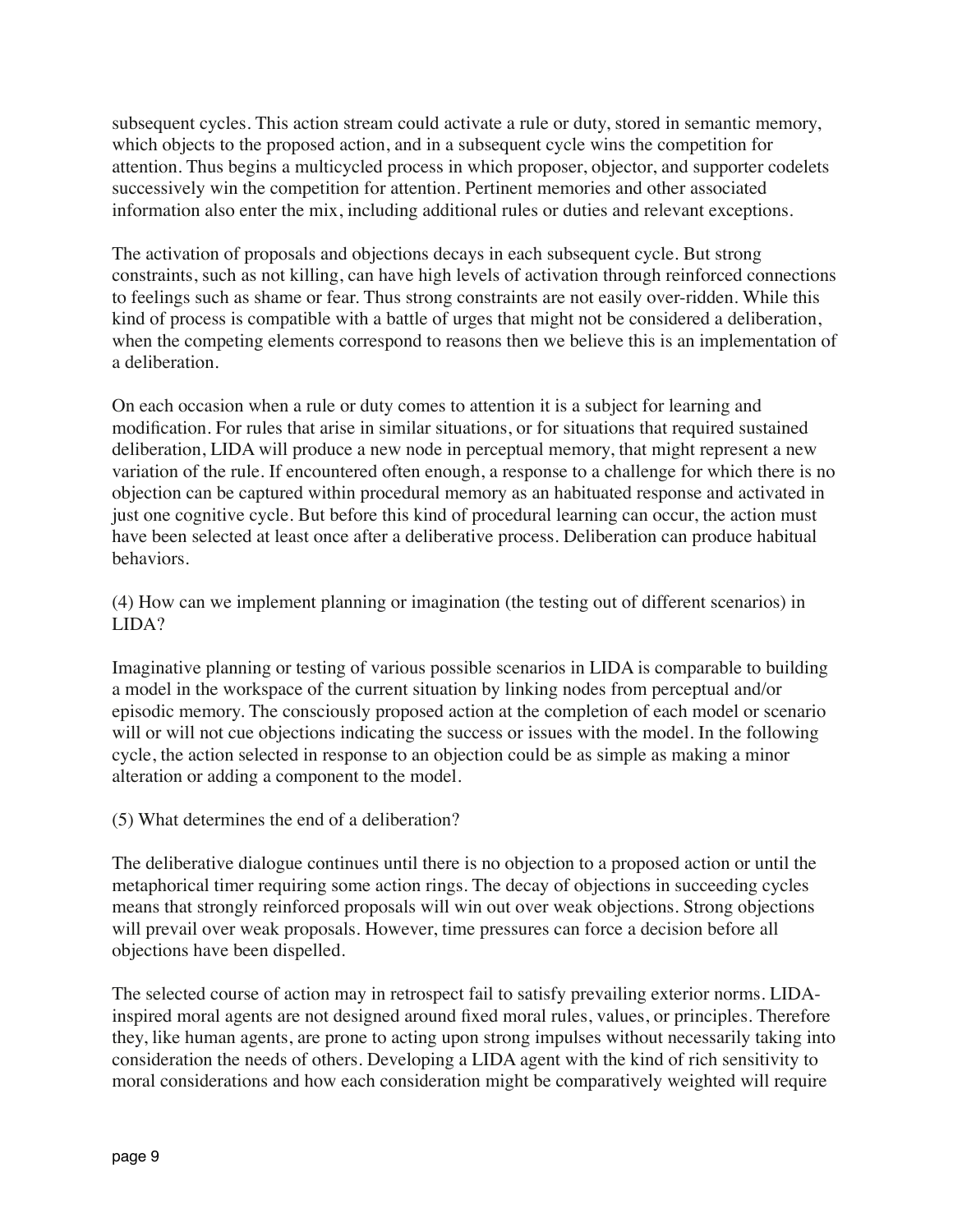much experience and learning, just as it does with teaching a young adult to be morally sensitive and considerate.

(6) When a resolution to the challenge has been determined, how might LIDA monitor whether that resolution is successful? How can LIDA use this monitoring for further learning?

Monitoring actions is central for moral development. Once a resolution has been reached and an action selected, LIDA generates an expectation codelet, an attention codelet that brings to attention the outcome of an action. An expectation codelet would bring to the global workspace any discrepancy between the actual results of an action and the predicted results. Any discrepancy would contribute to procedural learning inhibiting or reinforcing the application of that procedure to future similar challenges. For a decision that entailed moral considerations, such procedural learning would foster moral development through expectations in regard to the positive or negative moral outcome of actions.

#### 4.1. The advantage of codelets

Attention codelets sensitive to morally relevant information would need to be designed for LIDA to engage in moral deliberations. It is unclear at this time whether the design of such codelets would differ significantly from the design of codelets that search for concrete information. We expect that attention codelets sensitive to facial and vocal expressions would be among those gathering information relevant to moral deliberations.

An advantage of codelets is that they provide an extensible framework through which more and more relevant considerations can be found within the model of the situation. No one needs to specify in advance the considerations in°uencing the situation or the criteria for evaluating a scenario. Therefore, codelets provide a particularly useful approach for representing the messiness of so many moral challenges.

## 5. Evolution, Moral Decisions and Consciousness

Certainly artificial agents that lack consciousness can make moral decisions in many situations by applying normative rules to the information at hand. But in our analysis consciousness becomes much more central for agents operating within complex environments. These agents will perform many tasks related to the making of moral decisions in addition to applying norms, rules, or moral principles. AMAs will also need to recognize when they are in an ethically significant situation, to have sensitivity to the array of moral considerations that impinge upon that decision, to discriminate essential from inessential information, to estimate the sufficiency of initial information and search for additional information when needed, and to make judgments about the intentionality of the other agents with whom it is interacting. All of this must be done within the time available to take action.

An array of sensors, subsystems, and processes will be enlisted to perform these tasks. These are largely the same cognitive mechanisms used for general decision making. Moral cognition is supported by domain general processes, many of which will also be needed for machine consciousness. So how closely entangled are the fields of machine ethics and machine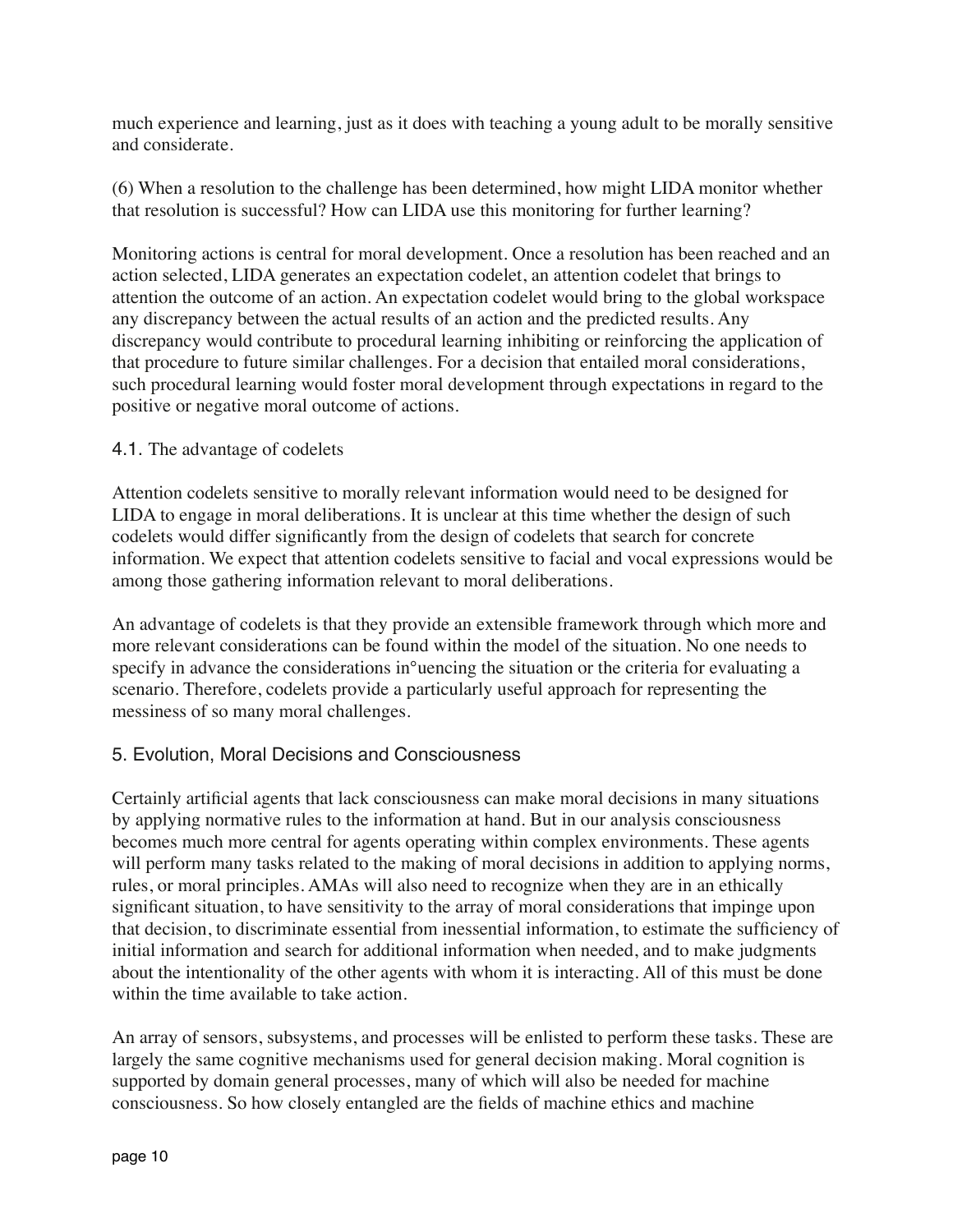consciousness? Should we consider the capacity to make moral decisions an attribute essential to consciousness?

Scholars point to evidence of proto-morality [Katz, 2000; de Waal, 2006; Bekoff and Pierce, 2009] and pre-re°ective consciousness [Seth et al., 2005; Panksepp, 2005; Edelman and Seth, 2009] in many non-human species. The evolution of consciousness and the evolution of morality are each developing as sub-disciplines in their own right. Wallach [2005] hypothesized that consciousness and moral decision making coevolved. The basic argument is that one fitness function of consciousness lay in how it facilitated the making of decisions in ambiguous situations where neither of two or more instinctual or already learned action sequences (automatized responses) was activated. Consider the distant presence of a potentially threatening natural enemy that does not immediately activate a fight or °ight response. Such situations can lead to sustained attention (proto-re°ection) during which existing action sequences are altered or new action sequences are created. The latter might entail the recognition by a mammalian or earlier ancestor that under certain circumstances a natural enemy is non-threatening, for example, the predator is satiated or ready for a nap. The observing agents can thus conserve energy and is free to return to other tasks such as feeding the young, while continuing to periodically check whether her enemy is taking a more threatening stance. This requires a moral decision in the sense that some form of"valuing" would come into responding to the challenge. In other words, under circumstances where information is unclear or incomplete sustained attention (proto-re °ection) leads to a kind of valuing of information that alters existing behavioral patterns, but more importantly, can even create new behavior streams.

If Wallach is correct, then central among the fitness functions served by consciousness is the manner in which it facilitates a kind of valuing that fostered making decisions when the available information is ambiguous, confusing, contradictory, or incomplete. Given that such situations are common, this kind of valuing opened up an array of new possibilities.

Even if one holds that the evolution of consciousness, decision making, and moral decision making are entangled, there are practical reasons for distinguishing between the project of designing AMAs and exploring ways to implement consciousness in machines. However, we should not lose sight of how both projects will progress with the emulation of the same cognitive processes utilizing many of the same cognitive mechanisms. Furthermore, we should not overlook evolutionary strategies that further the interactive development of MC and the design of AMAs.

## 6. Conscious Artificial Moral Agents

Our discussion of the LIDA model of cognition illustrates a functional role for consciousness in the making of all decisions, including moral decisions. However, neither LIDA nor any other AGI has been fully implemented. Therefore, it is impossible to know whether such systems can adequately be scaled to manage the on-going sorting through sensory information, action selection, scenario building, and deliberation necessary to operate successfully in complex environments filled with other agents. In the process of building models of AGI, designers and engineers will recognize the need for additional subsystems to support capabilities whose contribution may have not yet been recognized. The value of models such as LIDA is that they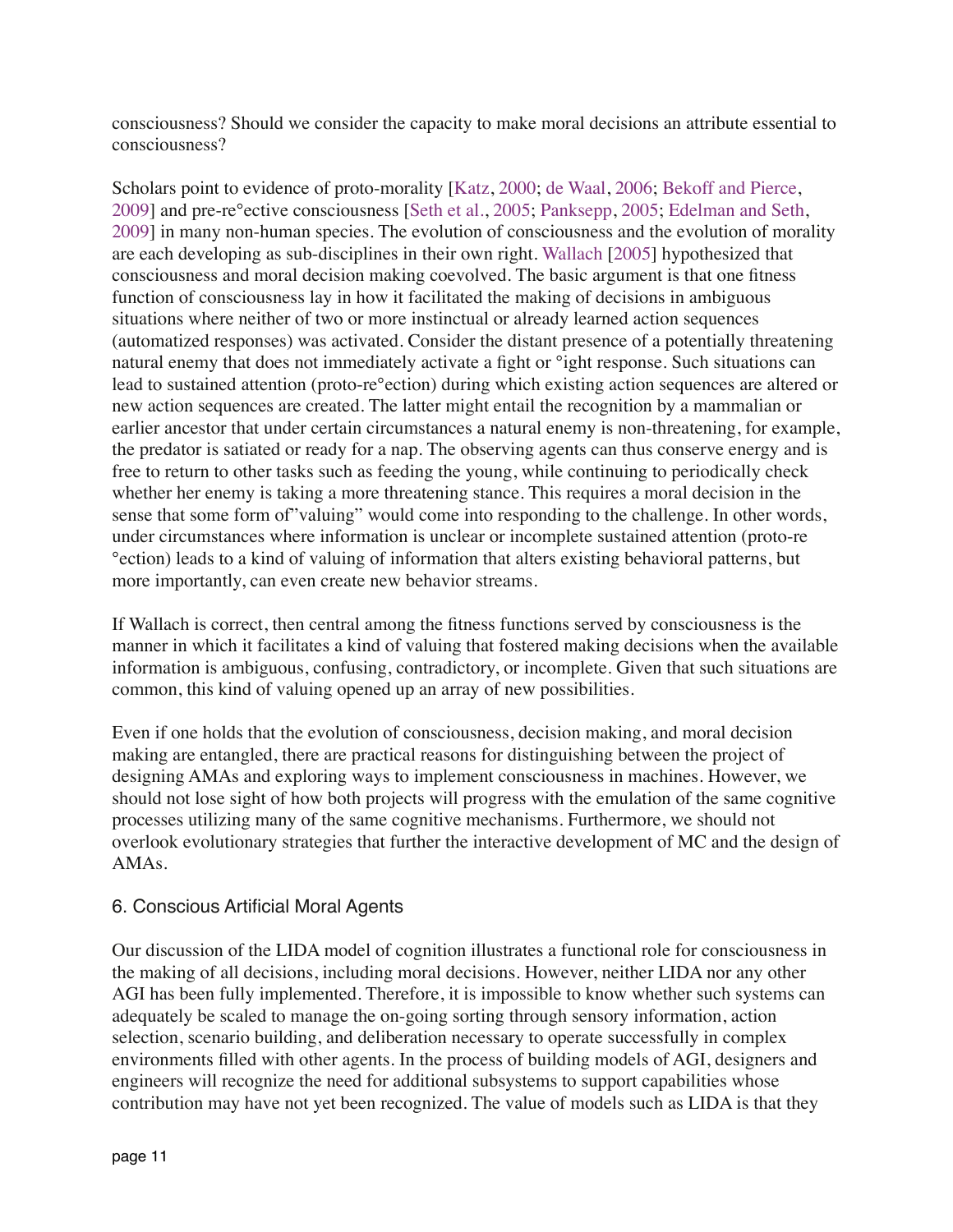offer an architecture that in theory can integrate a vast array of inputs into an approach for discerning salient information, for selecting appropriate actions, and for rich deliberation. Competition for consciousness between different coalitions, global broadcasting of the winning coalition, and the selection of an action in each cycle are the mechanisms used in the LIDA model to integrate input from various sources.

While we cannot know for sure that LIDA-like agents will accommodate a broad array of moral considerations in choices and actions, the multicyclical approach to higher-order cognition, the increasing speed of computers and therefore the speed of individual cycles, and the unconscious parallel processing of information all suggest that this is a promising path to explore in the development of sophisticated AMAs.

We do not know how far this strategy will progress. Nor do we know how broad an array of ethical challenges can be managed successfully within the functional model of consciousness suggested by GWT and LIDA. A further challenge concerns the necessity for some form of phenomenal experience that might not be captured in the GWT/LIDA model. Phenomenal consciousness is difficult to measure in any agent. But if, as Torrance notes in his explication of the organic view, phenomenal awareness is foundational for empathetic rationality, then evidence that an agent is sensitive to what others feel, might be counted as evidence the agent is phenomenally conscious. However, if the organic view is correct and only biological entities can be moral agents, silicon-based artificial agents will never progress beyond a kind of deductive empathy.

In this article, we explored the relationship between consciousness and moral decision making within one model capable of implementing both. Given this implementation, we propose the following:

(1) Consciousness serves most if not all moral decision making as it serves decision making more generally. Consciousness will be especially important for making volitional moral decisions.

(2) Moral cognition is supported by domain general cognitive processes. (3) Among the mechanisms that serve both moral decision making and consciousness are those which integrate perception and action over multiple cycles, including inner modeling of the relationship between the agent and its environment for generating expectations of events and assessing the consequences of various courses of action.

Machine consciousness and designing artificial moral agents are two projects that are joined at the hip. Although we have not argued for it directly, we further propose that the capacity to make moral decisions be considered an attribute essential for being designated a fully conscious agent. Thus, a fully conscious machine or an AGI system worthy of being considered a full moral agent would be an artificial conscious moral agent.

**References**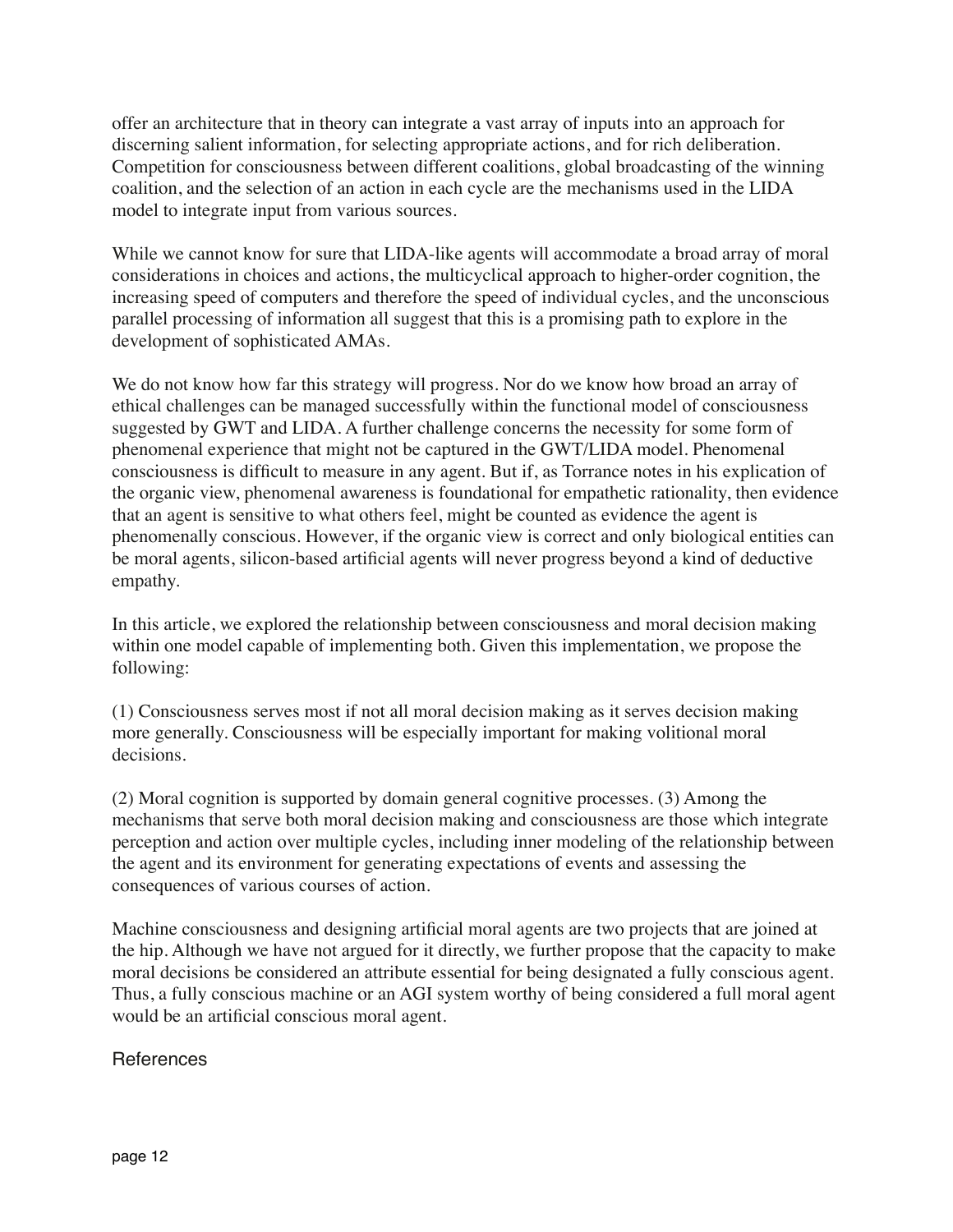Allen, C., Varner, G. and Zinser, J. [2000] "Prolegomena to any future artificial moral agent," Journal of Experimental and Theoretical Artificial Intelligence 12, 251–261.

Allen, C., Smit, I. and Wallach, W. [2006] "Artificial morality: Top-down, bottom-up and hybrid approaches," Ethics of New Information Technology 7, 149–155.

Baars, B. J. [1988] A Cognitive Theory of Consciousness (Cambridge University Press).

Baars, B. J. and Franklin, S. [2007] "An architectural model of conscious and unconscious brain functions: Global Workspace Theory and IDA," Neural Networks 20, 955–961.

Bekoff, M. and Pierce, J. [2009] Wild Justice: The Moral Lives of Animals (University of Chicago Press).

Calverley, D. [2005] "Towards a method for determining the legal status of a conscious machine," in Artificial Intelligence and the Simulation of Behavior '05: Social Intelligence and Interaction in Animals, Robots and Agents: Symposium on Next Generation Approaches to Machine Consciousness, Hatfield, UK.

Chopra, S. and White, L. F. [2011] A Legal Theory for Autonomous Artificial Agents (University of Michigan Press).

Darley, J. M. and Batson, C. D. [1973] "From Jerusalem to Jericho: A study of situational and dispositional variables in helping behavior," Journal of Personality and Social Psychology 27, 100–108.

Dehaene, S. and Naccache, L. [2001] "Towards a cognitive neuroscience of consciousness: Basic evidence and a workspace framework," Cognition 79, 1–37.

de Waal, F. [2006] Primates and Philosophers: How Morality Evolved (Princeton University Press).

Edelman, D. B. and Seth, A. K. [2009] "Animal consciousness: A synthetic approach," Trends in Neurosciences 32(9), 476–484.

Franklin, S. [2003] "IDA: A conscious artefact?" Journal of Consciousness Studies, 10(4–5), 47–66.

Franklin, S., Baars, B. J., Ramamurthy, U. and Ventura, M. [2005] "The role of consciousness in memory," Brains, Minds and Media 1, 1–38.

Franklin, S. and Patterson, F. G. J. [2006] "The LIDA architecture: Adding new modes of learning to an intelligent, autonomous, software agent," in IDPT-2006 Proceedings (Integrated Design and Process Technology), Society for Design and Process Science.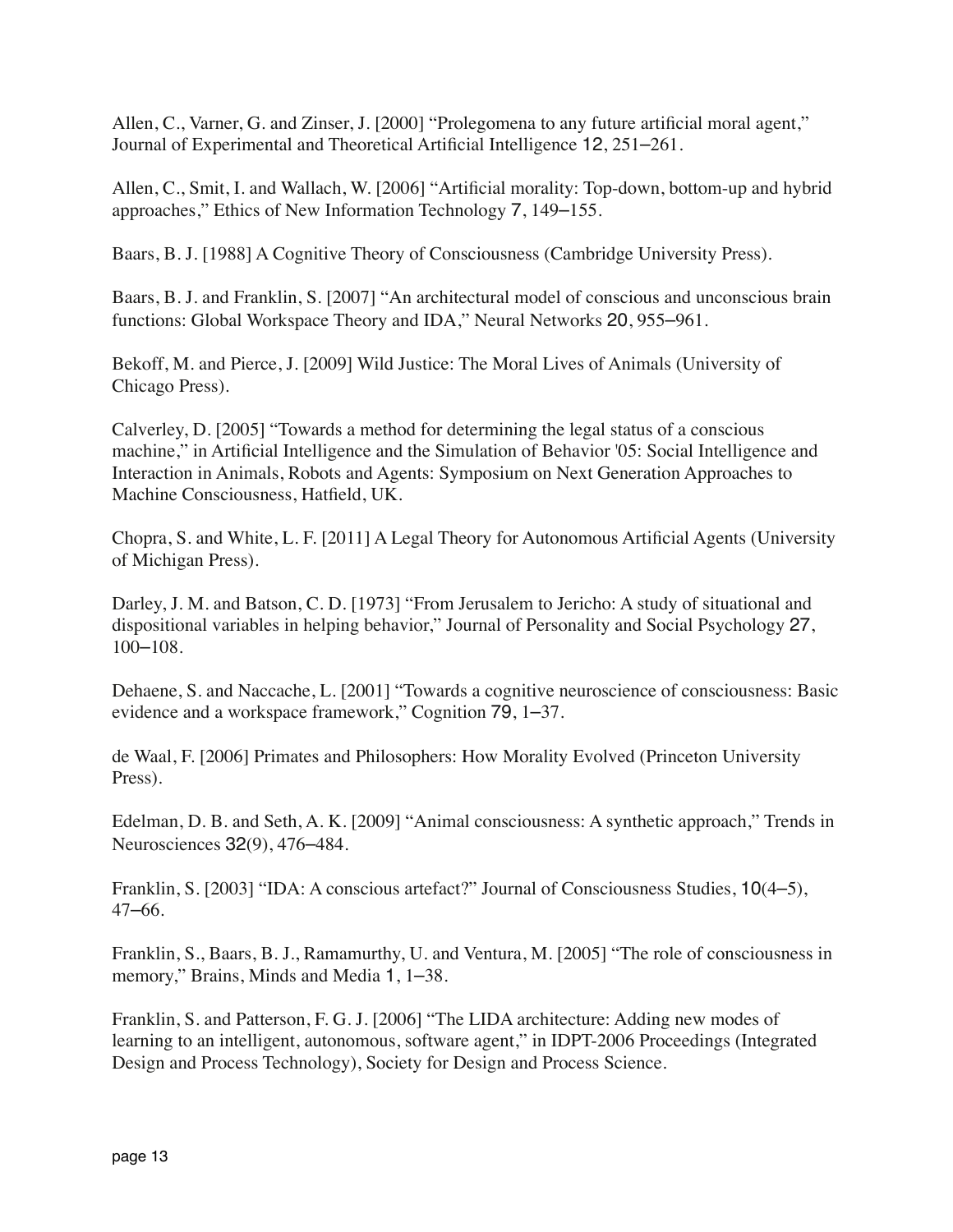Franklin, S. and Ramamurthy, U. [2006] "Motivations, values and emotions: Three sides of the same coin," in Proceedings of the 6th International Workshop on Epigenetic Robotics, Paris, France, pp. 41–48.

Gaillard, R., Dehaene, S., Adam, C., Clemenceau, S., Hasboun, D., Baulac, M., Cohen, L. and Naccache, L. [2009] "Converging intracranial markers of conscious access," Consciousness and Ethics: Artificially Conscious Moral Agents, PLoS Biology 7(3), http://www.plosbiology.org/ article/info%3Adoi%2F10.1371%2Fjournal.pbio.1000061.

Gips, J. [1991] "Towards the ethical robot," in Android Epistemology, Ford, K. G., Glymour, C. and Hayes, P. J. (eds.) (MIT Press), pp. 243–252. Greenwald, A. G. and Banaji, M. R. [1995] "Implicit social cognition: Attitudes, self-esteem,

and stereotypes," Psychological Review 102, 4–27. Haidt, J. [2001] "The emotional dog and its rational tail: A social intuitionist approach to moral judgment," Psychological Review 108(4), 814–834.

Haidt, J. and Joseph, C. [2007] "The moral mind: How five sets of innate moral intuitions guide the development of many culture-specific virtues, and perhaps even modules," in The Innate Mind, Carruthers, P., Laurence, S. and Stich, S. (eds.) (Oxford University Press), pp. 367–391.

Haidt, J. and Bjorklund, F. [2008] "Social intuitionists answer six questions about moral psychology," in Moral Psychology, Vol. 2: The Cognitive Science of Morality: Intuition and Diversity, Sinnott-Armstrong, W. (ed.) (MIT Press), pp. 181–217.

Haikonen, P. O. A. [2009] "Qualia and conscious machines," International Journal of Machine Consciousness 1(2), 225–234.

Haney, C., Banks, W. and Zimbardo, P. [1973] "Interpersonal dynamics of a simulated prison," International Journal of Criminology and Penology 1, 69–97.

Hassin, R., Uleman, J. and Bargh, J. (eds.) [2006] The New Unconscious (Oxford University Press).

Isen, A. M. and Levin, P. F. [1972] "Effect of feeling good on helping: Cookies and kindness," Journal of Personality and Social Psychology 21, 384–388.

Katz, L. D. (ed.) [2000] Evolutionary Origins of Morality: Cross-Disciplinary Perspectives (Imprint Academic).

Madl, T., Baars, B. J. and Franklin, S. [in press] "The timing of the cognitive cycle," PLoS ONE.

Panksepp, J. [2005] "Affective consciousness: Core emotional feelings in animals and humans," Consciousness and Cognition 14, 30–80.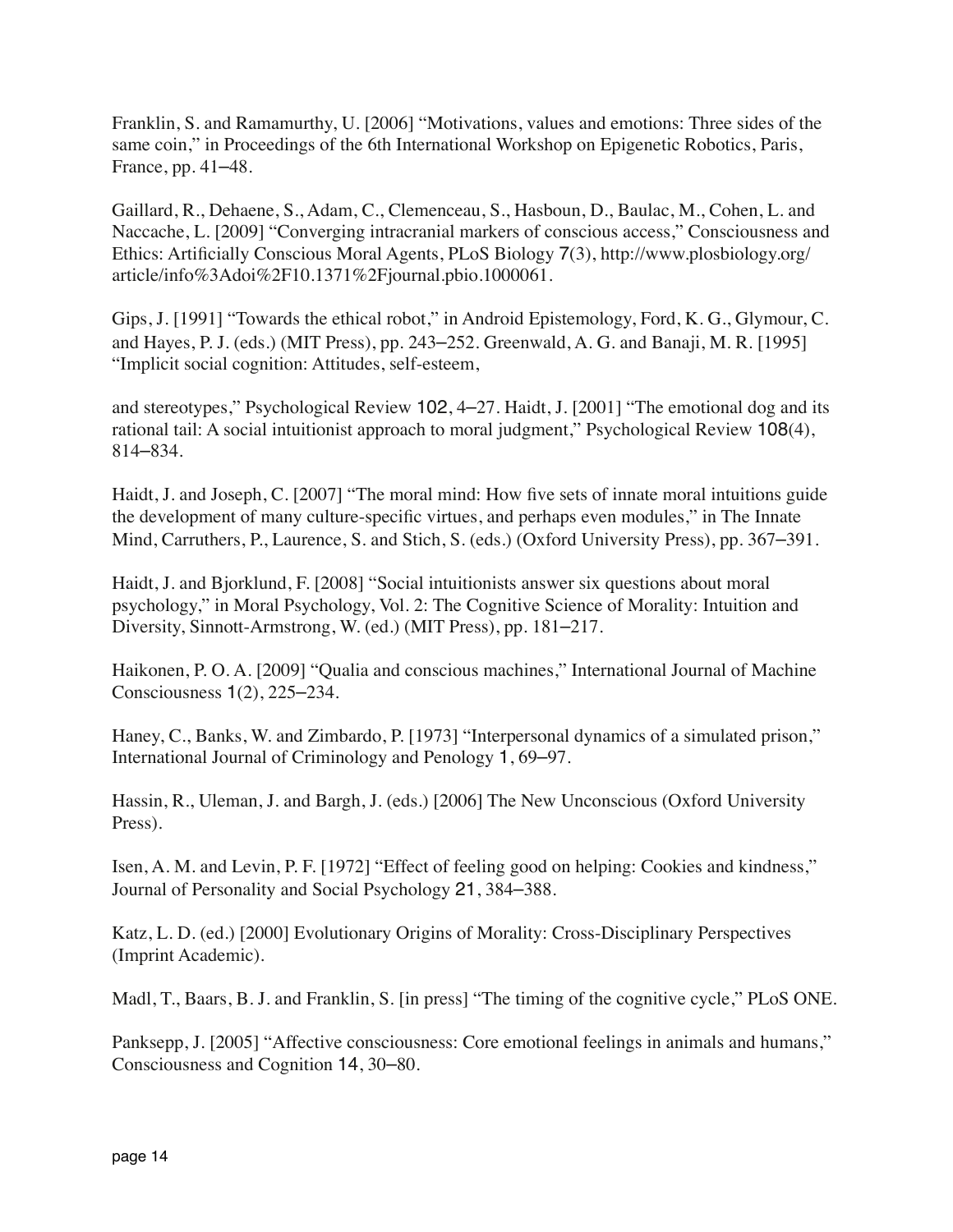Paxton, J. and Greene, J. [2010] "Moral reasoning: Hints and allegations," Topics in Cognitive Science 2, 511–527.

Picard, R. [1997] Affective Computing (MIT Press). Ramamurthy, U., Baars, B. J., D'Mello, Sidney, K. and Franklin, S. [2006] "LIDA: A working model of cognition," in Proceedings of the 7th International Conference on Cognitive Modeling, pp. 244–249.

Regan, T. [1983] The Case for Animal Rights (University of California Press).

Seth, A. K., Baars, B. J. and Edelman, D. B. [2005] "Criteria for consciousness in humans and other mammals," Consciousness and Cognition 14, 119–139.

Shanahan, M. P. [2006] "A cognitive architecture that combines internal simulation with a global workspace," Consciousness and Cognition 15, 433–449.

Simon, H. [1955] "A behavioral model of rational choice," Quarterly Journal of Economics 69, 99–118.

Singer, P. [1977] Animal Liberation (Granada). Torrance, S. [2008] "Ethics, consciousness and artificial agents," AI and Society 22(4), 495–521.

Tversky, A. and Kahneman, D. [1974] "Judgment under uncertainty: Heuristics and biases," Science 185, 1124–1131.

Vallverdú, J. and Casacuberta, D. [2008] "The panic room: On synthetic emotions," in Proceedings of the 2008 Conference on Current Issues in Computing and Philosophy, pp. 103– 115.

Wallach, W. [2004] "Artificial morality: Bounded rationality, bounded morality and emotions," in 16th International Conference on Systems Research, Informatics and Cybernetics: Symposium on Cognitive, Emotive and Ethical Aspects of Decision Making in Humans and in Artificial Intelligence, Baden-Baden Germany, International Institute for Advanced Studies in Systems Research and Cybernetics, pp. 1–6.

Wallach, W. [2005] "Choice, ethics, and the evolutionary function of consciousness," in 17th International Conference on Systems Research, Informatics and Cybernetics: Symposium on Cognitive, Emotive and Ethical Aspects of Decision Making in Humans and in Artificial Intelligence, Baden-Baden Germany, International Institute for Advanced Studies in Systems Research and Cybernetics, pp. 1–21.

Wallach, W. [2010] "Robot minds and human ethics: The need for a comprehensive model of moral decision making," Ethics and Information Technology 12(3), 243–250.

Wallach, W., Allen, C. and Smit, I. [2008] "Machine morality: Bottom-up and top-down approaches for modelling human moral faculties," AI and Society 22(4), 565–582.